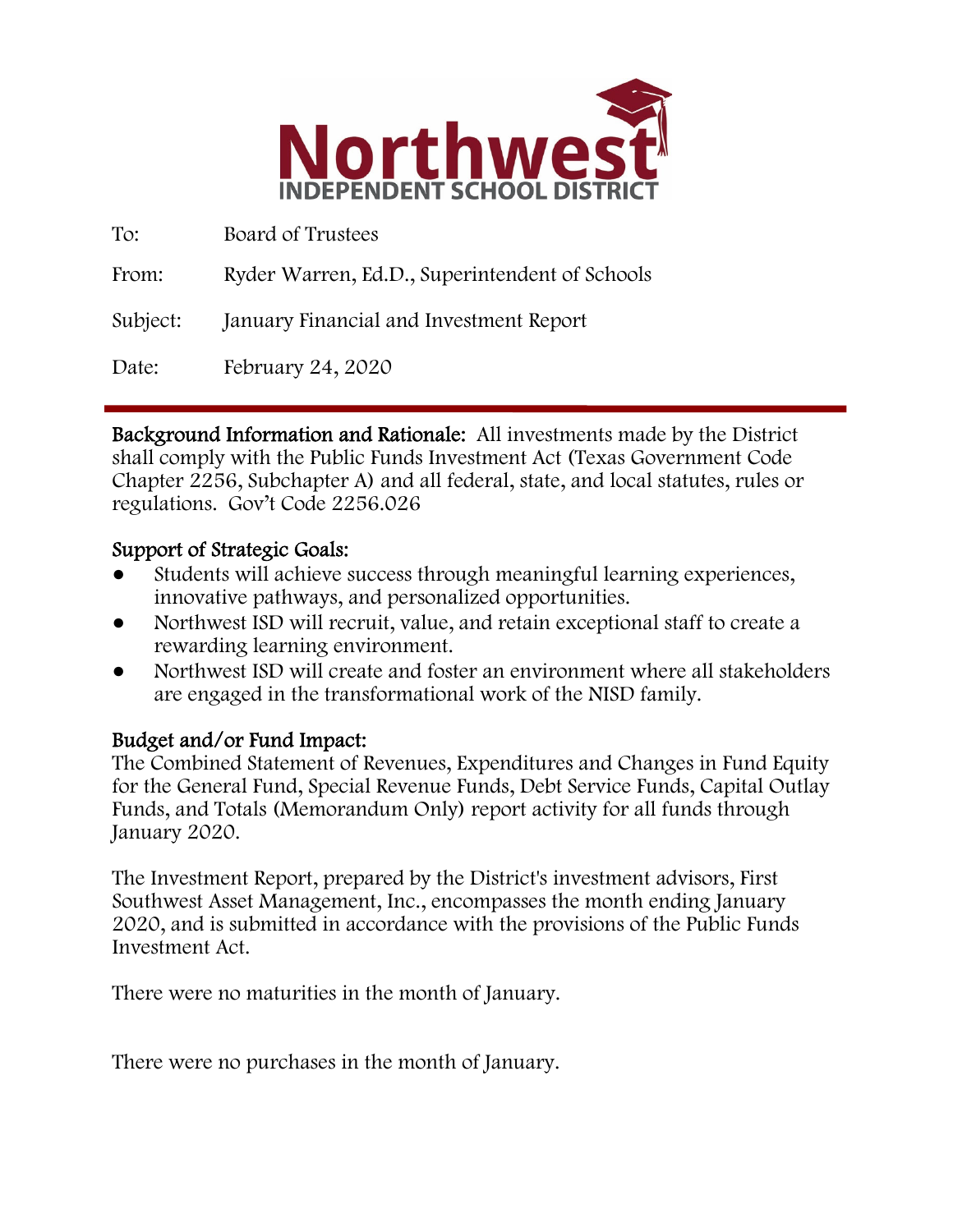Investments for the District's General Fund, Debt Service Funds, Capital Projects Funds, and Internal Service Funds total \$316,548,259.83 as of January 30, 2020.

|                            | Yield          |                  |
|----------------------------|----------------|------------------|
| Fund                       | tο<br>Maturity | Market Value     |
| General Fund               | 1.596%         | \$168,400,268.00 |
| Special Revenue Funds      | 1.593%         | 171,557.62       |
| Debt Service Funds         | 1.593%         | 94,581,494.81    |
| Capital Projects AFB Funds | 1.593%         | 412,145.35       |
| Capital Projects Funds     | 1.633%         | 52,982,794.05    |
| Total                      | 1.601%         | \$316,548,259.83 |

Board Policy states that, "The investment portfolio shall be diversified in terms of investment instruments, maturity scheduling, and financial institutions to reduce risk of loss resulting from over concentration of assets in a specific class of investments, specific maturity, or specific issuer."

#### Investment Instruments and Financial Institutions



| Portfolio Composition by Security Type |       | Portfolio Composition by Issuer |       |
|----------------------------------------|-------|---------------------------------|-------|
| Treasury                               | $O\%$ | Treasury                        | $O\%$ |
| Local Government Investment Pool       | 95%   | TexPool                         | 95%   |
| Bank Deposit                           | 5%    | Compass                         | 5%    |
| <b>Agency Bullet</b>                   | $O\%$ | <b>FHLB</b>                     | $O\%$ |
| Agency Disco                           | $O\%$ | <b>FNMA</b>                     | $O\%$ |
| Certificates of Deposit                | $O\%$ | Greenbank                       | $O\%$ |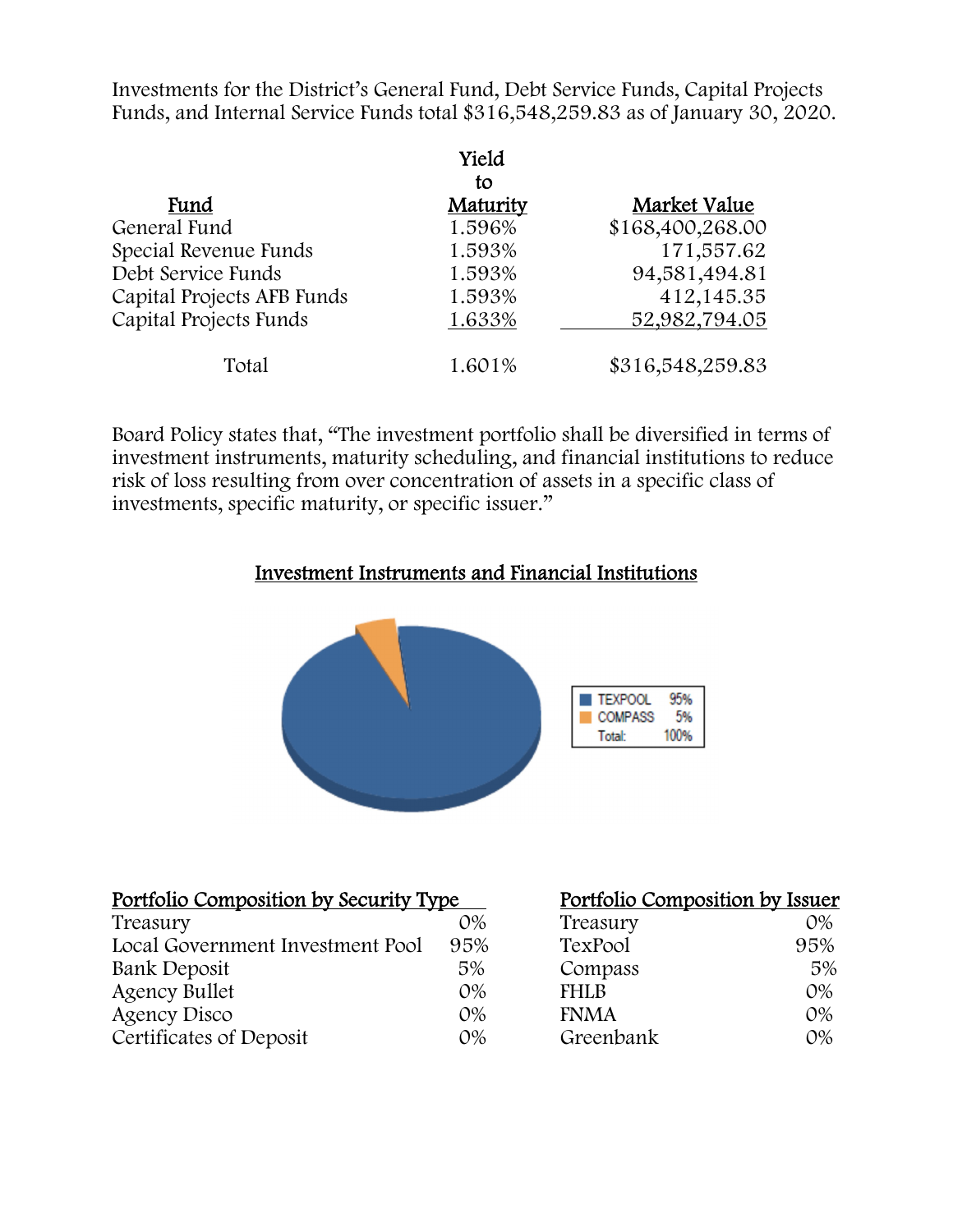



# Benchmark Comparison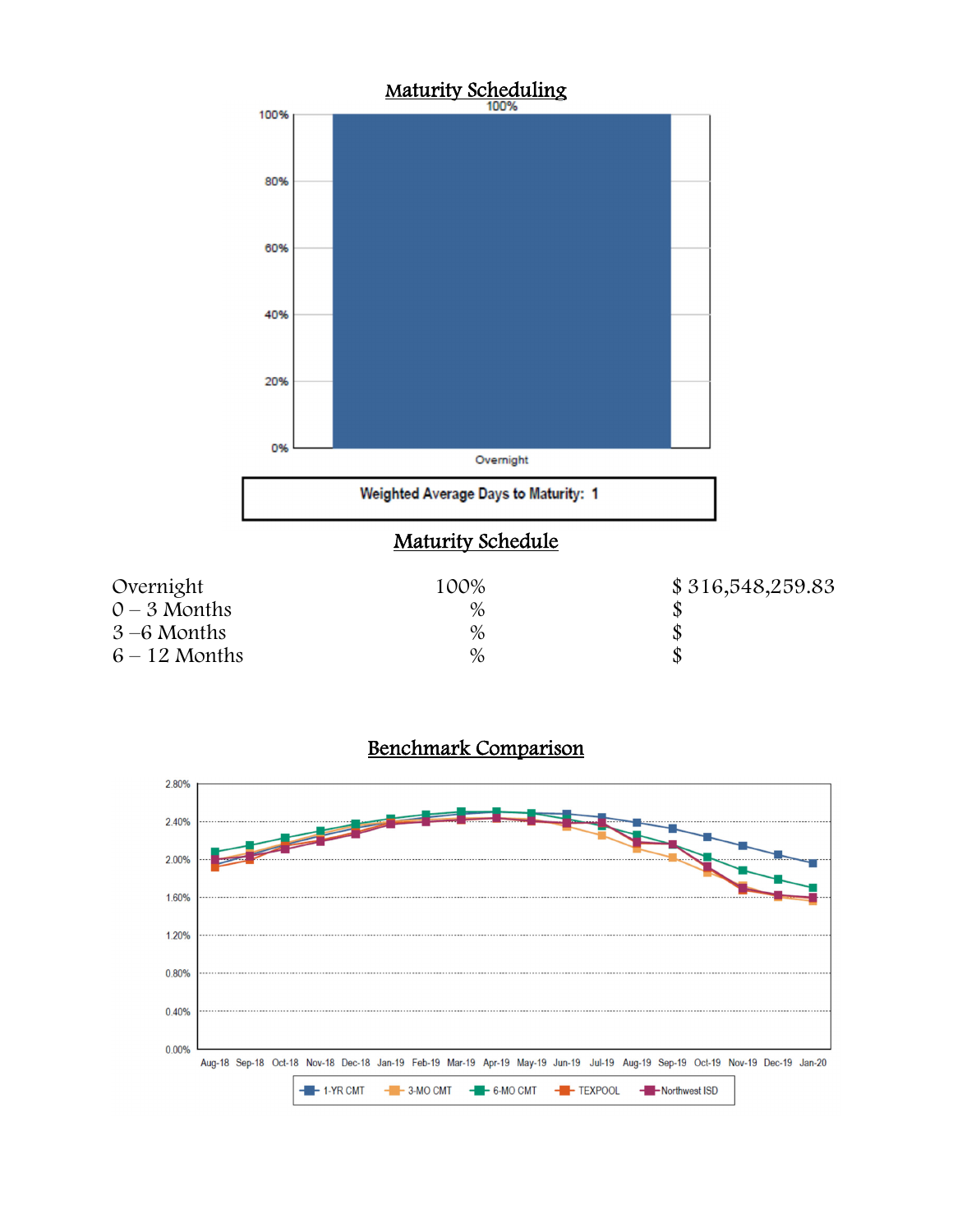

# A TexPool Monthly Newsletter: February, 2020

# Economic and Market Commentary: Range Bound

Only two words changed in last week's Federal Reserve's statement from the previous one, but those in the liquidity markets had plenty to digest in the form of the accompanying Implementation Note. It's the very definition of inside baseball, but its announcement of an increase in the rate on the reverse repo facility and the interest on excess returns (IOER) has wider implications.

The change is all about control. Policymakers want the rate for overnight transactions to be within the current fed fund's 1.5-1.75% bound. They raised IOER from 1.55% to 1.60% and reverse repo from 1.45% to 1.50%. It's a bit like bending the wire coat hanger analogy. Transaction rates moved higher in the summer, so regulators pushed the two rates lower. With the Fed's massive injection of liquidity into the system starting in September, these rates slipped and now it is shifting them in the other direction.

The level of bank reserves at the Fed play a role, too. Chair Powell is rumored to want to see them reach approximately \$1.5 trillion. Practically speaking, that will probably require getting to around \$1.8 trillion near the corporate tax date of March 15 when companies will pull \$300-some billion out and then again on April 15th for individual tax day. The corporate tax date was a factor in September and policymakers don't want to see that again. They are addressing the issue through open market operations, both temporary at least through April and permanent (buying Treasury bills) into the second quarter.